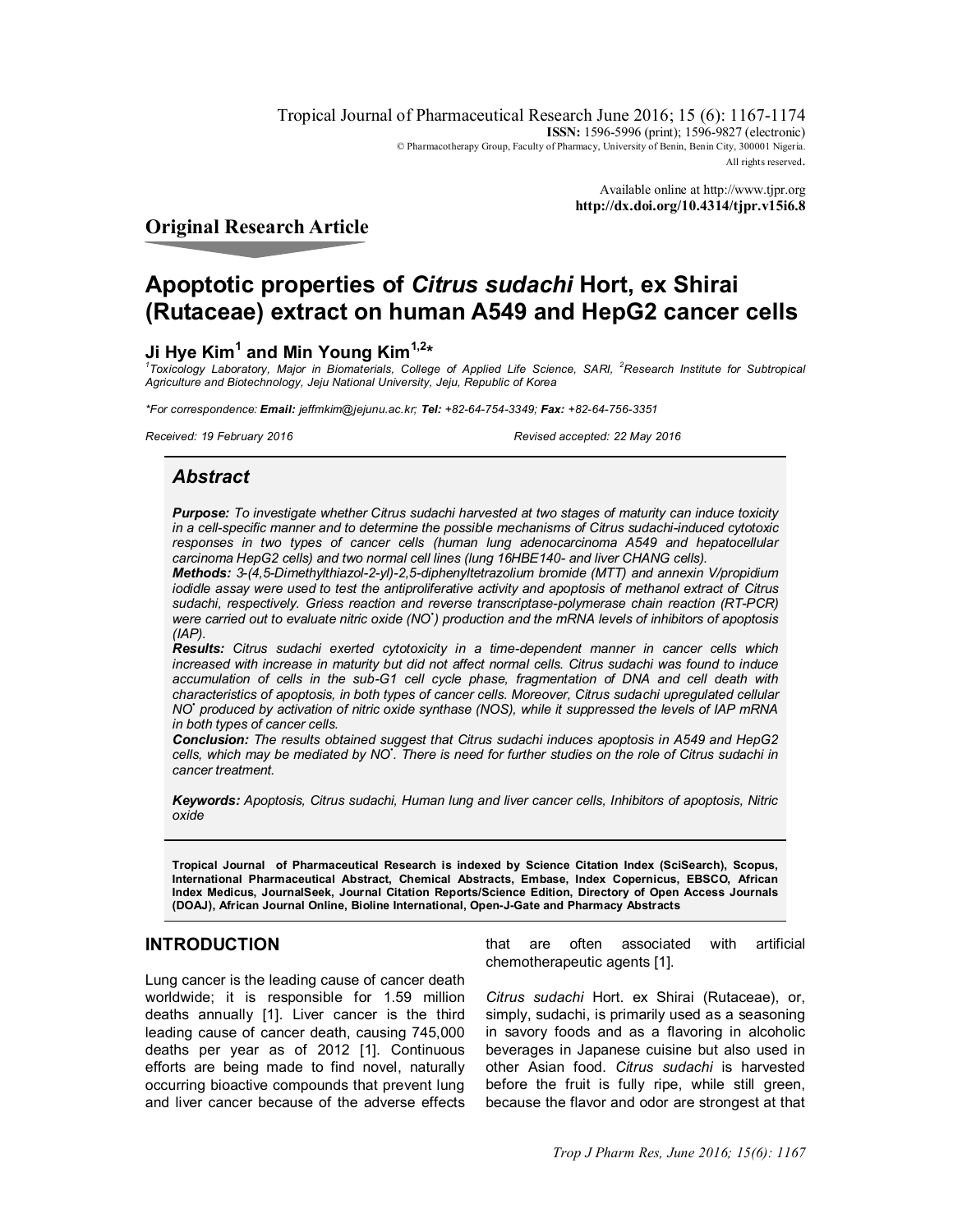stage. As the green color disappears, the acceptance of the fruit by consumers is gradually reduced. When fully ripe, the fruit turns yellowish, but it is generally used before that stage.

*Citrus sudachi* contains high levels of polyphenols and flavonoids [2-4]. Flavonoids extracted from the peel of *Citrus sudachi* have been shown to exhibit several biological activities that are beneficial to health including antioxidant, anti-inflammatory, antimicrobial, and antidiabetic properties [5-9]. These beneficial properties suggest new uses for *Citrus sudachi* as a nutraceutical, and studies of the immature and mature fruits of *Citrus sudachi* are currently of considerable interest in the pharmaceutical and food industries. However, the anticancer effects of *Citrus sudachi* have never been investigated.

The purpose of this study was to investigate the cytotoxic effects of *Citrus sudachi* harvested at two stages of maturity (immature and mature) on two tumor cell lines, human lung adenocarcinoma and hepatocellular carcinoma cells. This study demonstrate that nitric oxide (NO•) and Inhibitors of apoptosis (IAPs) is necessary for the anti-tumoral capacity of *Citrus sudachi*, thus providing a strong basis for understanding the molecular mechanisms of apoptosis in A549 and HepG2 cells.

### **EXPERIMENTAL**

### **Plant material and extraction**

Immature and mature *Citrus sudachi* fruits were harvested in September and November of 2014, respectively, on Jeju Island, Korea. The *Citrus sudachi* was mostly grown in Korea. No specific permissions are required for getting in Korea. *Citrus sudachi* was identified by Professor Jung Hyun Kim from Cheju Tourism College. Immature and mature *Citrus sudachi* fruits were then thoroughly rinse with tap and distilled water and were air-dried at room temperature. The air-dried fruits were grounded into powder using a blender.

Dried powder (5 g) of *Citrus sudachi* was extracted with 100 ml of 100 % methanol at 25 ºC for 72 h with constant shaking. The extract was then purified using a Sep-Pak C18 cartridge and a 0.45 um membrane filter (Waters, Milford, MA, US), concentrated using a rotary evaporator (Buchi Rotavapor R-200, New Castle, DE, US), freeze dried and finally stored at -20 ºC until further use. Dried extracts were reconstituted in dimethyl sulfoxide (DMSO, Amresco, Solon, Ohio, USA) for cell treatment.

#### **Cell culture**

Human lung cancer (A549), normal lung (16HBE140-) cells, human liver cancer (HepG2) and normal liver (CHANG) cells were kindly provided by Dr. M.H. Cho (Seoul National University, Korea). A549 and 16HBE140 cells were grown in HAM's F-12 and DMEM/F-12 media, respectively. HepG2 and CHANG cells were maintained in MEM and DMEM media, respectively. The cells were cultured in the appropriate media containing 10 % fetal bovine serum (FBS), 1 % penicillin/streptomycin, and 1 % L-glutamine at 37 °C and 5 %  $CO<sub>2</sub>$ .

### **Cell viability assay**

Cell viability was estimated using trypan blue as described previously [10]. Cells were seeded in 100 mm cell culture dishes at  $2 \times 10^7$  cells/10 ml. The cultured cells were treated with fresh medium containing various concentrations (0-200 *Citrus sudachi* extracts dissolved in dimethyl sulfoxide (Amresco, Solon, Ohio, USA). DMSO alone was added to another set of cells as a solvent control (DMSO < 0.1 %).

The cells were then incubated for 24, 48, or 72 h, detached with trypsin, and then an equal volume of 0.4 % trypan blue solution (Lonza, Walkersville, MD, US) was added. After 1 min incubation, viable cells were counted with a hematocytometer. All experiments were done in triplicate.

### **Cell cycle analysis**

Flow cytometric analysis was performed as previously described [11]. Cells  $(2 \times 10^7 \text{ cells}/10$ ml) were treated with *Citrus sudachi* extracts for 72 h. They were then harvested and washed twice with 1 ml PBS, then centrifuged at 1000 rpm for 10 min at 4 ºC. Pellets were fixed with 70 % ethanol and kept on ice for 30 min. The cells were stained with 500  $\mu$ g/ml of propidium iodide (Sigma, Louis, MO, USA) on ice, digested with 10  $\mu$ g/ml of ribonuclease A (Amresco) at 37 °C for 30 min, and analyzed with a BD FACS caliburTM flow cytometer (BD biosciences, San Jose, CA, US). The percentage of cells with DNA content less than 2N (sub-G1 phase cells) was analyzed with CELL QUEST software.

### **DNA fragmentation**

A GeneluteTM mammalian genomic DNA miniprep kit (Sigma) was used to perform a DNA laddering assay [10]. To detect the DNA ladder, the extracted DNA samples were run on a 1.8 % agarose gel in TBE buffer. After electrophoresis,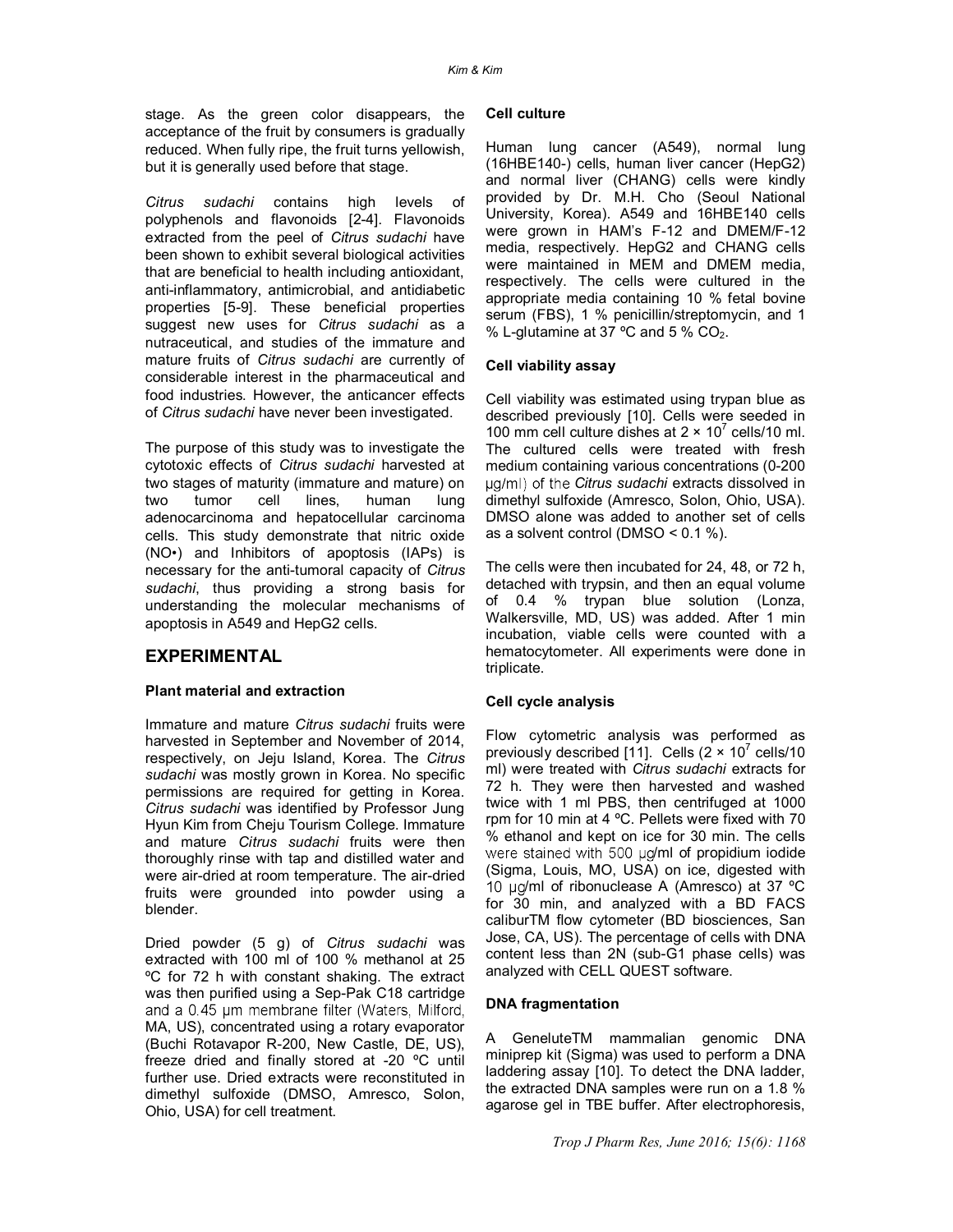the gels were stained with ethidium bromide (EtBr, Sigma) and visualized with a UV light transilluminator.

### **Determination of nitrite production**

The amount of NO' in the culture medium was measured by the Griess reaction as previously described [11]. Furthermore, 100 µl of cell culture media was mixed with an equal volume of Griess reagent and incubated at room temperature for 10 min.

Absorbance at 540 nm was measured using a Packard EL430 microplate reader (Bio-Tek Instruments, Winooski, VT, US), with fresh culture media serving as the blank. Results are <sup>4</sup> viable cells.

#### **Reverse transcription-polymerase chain reaction (RT-PCR) analysis**

Total cellular RNA was isolated from each cell line using TRI reagent (Sigma) and semiquantitative RT-PCR analysis was carried out using a TOP scriptTM one-step RT-PCR kit (Enzynomics, Daejeon, Korea) [11]. Primer sequences were as follows: iNOS, sense 5'-CCAGTGACACAGGATGACCTTCAG-3 and antisense 5'-TGCCATTGTTGGTGGAGTAACG-3¬'; survivin, sense 5'-GCATGGGTGCCCCGA CGTTG-3¬' and antisense 5'-GCTCCGGCCAG AGGCCTCAA-3¬'; XIAP, sense 5'-ACACCATATACCCGAGGA AC-3 and antisense 5'-CTTGCATACTGTCTTTCTGAGC-3¬'; clAP-1, sense 5'-AAGTTCCTACCCCT GTCCAATG-3¬' and antisense 5'-CAAGTAGATGAGGGTAACTGGC-3¬" clAP-2, sense 5'-CCTGTGGTTAAATCTGCCTTG-3¬' and antisense 5 -CAATTCGGCACCATAACTCT  $G-3\gamma$ ; and  $\beta$ -actin, sense 5'-GGTCATCTTC TCGCGGTTGGCCTTGGGGT-3' and antisense 5'-CCCCAGGCACCAGGGCGTGAT-3' 2 µg of total RNA was used in each reaction and was amplified in the exponential phase of PCR. Reactions were normalized to actin levels. Amplified DNA was electrophoresed on 1.5 % agarose gels and visualized by EtBr staining.

### **Statistical analysis**

Data are presented as mean ± SD. Statistical analysis was done using a Student's t-test (SPSS for Windows, 12.0, SPSS Inc. Chicago, IL, USA). Differences were considered significant at *p* < 0.05.

### **RESULTS**

### **Loss of cell viability**

In this study, we examined the cytotoxicity of *Citrus sudachi* on A549 and HepG2 cells. Cells treated with 0, 50, 100, and 200 µg/ml of Citrus *sudachi* harvested at two stages of maturity (immature and mature) for 24 h responded similarly, with respect to viability, in that treatment with extracts from immature and mature fruits reduced the percentage of viable cells dose-dependently (data not shown). We then determined the time course of responses to 200 µg/ml of immature and mature *Citrus sudachi* in cancerous and normal cells treated for 24, 48, or 72 h (Figure 1). The human lung adenocarcinoma cell line (A549) was more susceptible to *Citrus sudachi* to cell death than hepatocellular carcinoma cell line (HepG2). Exposure to 200 µg/ml of immature *Citrus sudachi* for 72 h reduced the viability of A549 and HepG2 cells to 35 and 46 %, respectively, whereas comparable values were found after treatment with mature *Citrus sudachi* (32 and 55 %, respectively) (Figure 1). The extracts were not cytotoxic to either of the normal cell lines, indicating the potential specificity of the *Citrus sudachi* extracts against lung and liver cancer cells (Figure 1).

### **Apoptosis identified by flow cytometric analysis**

The population of cells in the sub-G1 phase in cells treated with 200 ug/ml of immature *Citrus sudachi* increased from 3.6 % (control level) to 12.2 %, whereas treatment with extract from mature *Citrus sudachi* increased the proportion of A549 cells in cell cycle arrest to 19.9 % (Figure 2). Furthermore, treatment with immature and mature *Citrus sudachi* extracts resulted in increase in the sub-G1 population to 10.1 and 9 % in HepG2 cells, respectively (Figure 2).

### **Internucleosomal DNA fragmentation**

Our results revealed fragmentation of DNA following treatment of A549 and HepG2 cells with *Citrus sudachi* extracts, indicating the presence of apoptosis, whereas DNA fragmentation was not seen in non-cancerous cells (Figure 2C). Mature *Citrus sudachi* resulted in a significant increase in the intensity of DNA laddering when compared with immature *Citrus sudachi* (Figure 2C). These findings indicate that *Citrus sudachi* can induce apoptosis-mediated cell death in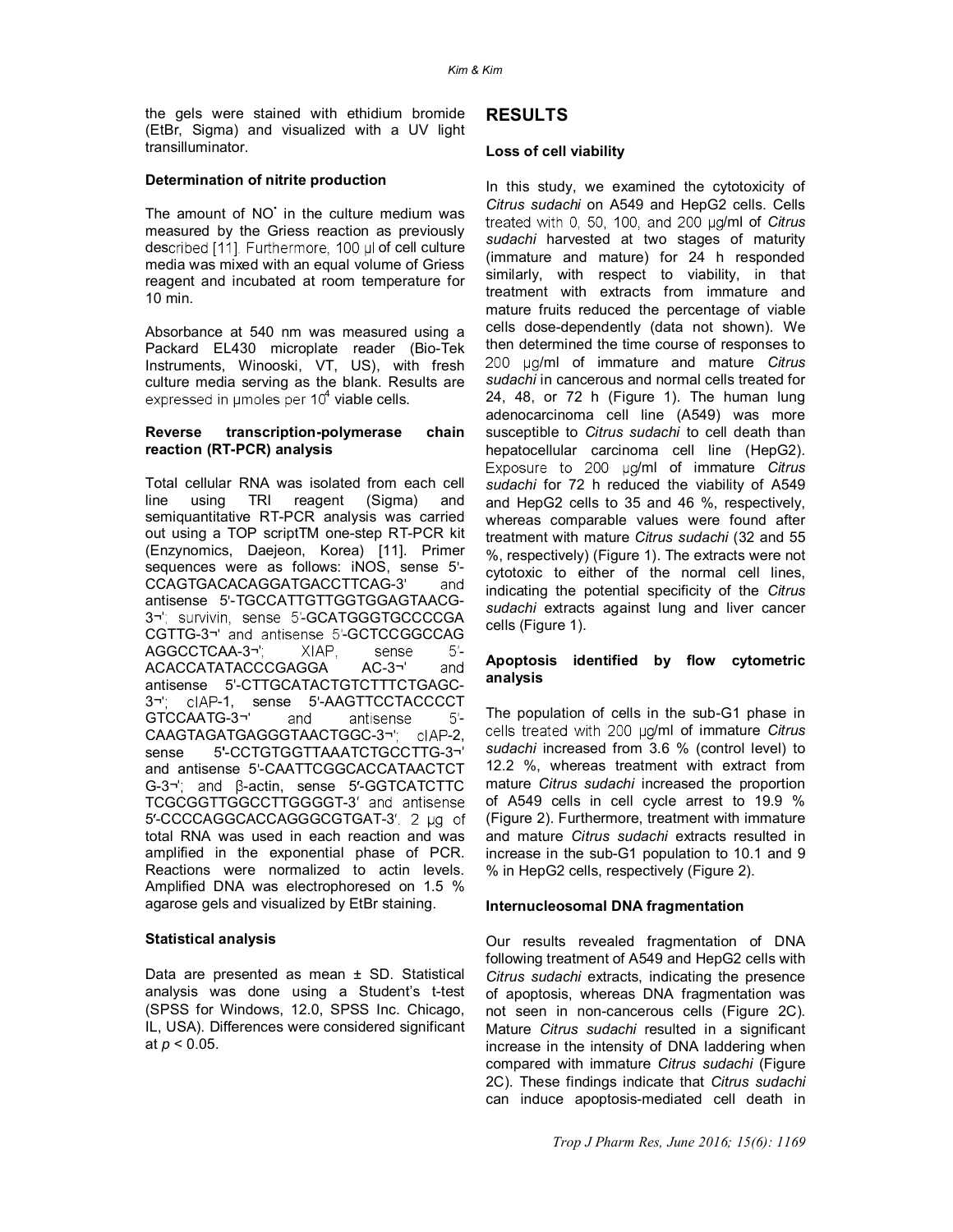A549 and HepG2 cells, but does not cause apoptotic cell death in normal cells.



**Figure 1:** Time-dependent growth inhibition of human lung cancer A549 (immature,  $\bullet$ ; mature,  $\bullet$ ) and normal 16HBE140- cells (immature,  $\circ$ ; mature,  $\Box$ ) (A), and human liver cancer HepG2 (immature, •; mature, ■) and normal CHANG (immature,  $\circ$ ; mature,  $\circ$ ) cells (B) by immature and mature *Citrus sudachi* extracts (200 g/mL) after 24, 48 and 72 h. Values are expressed as mean ± SD of three independent experiments

### **Expression of NOS isoenzyme proteins and total NO• production**

In order to determine the role of NO' in apoptosis induced by *Citrus sudachi*, expression of iNOS and nitrite  $(NO<sub>2</sub>)$  production is determined in A549 and HepG2 cells (Figure 3). Immature and mature *Citrus sudachi* markedly up-regulated iNOS in both types of cancer cells; the increase was more pronounced in A549 cells (Figure 3A). Rates of NO<sup>+</sup> production were calculated from the concentration of  $NO<sub>2</sub>$  in culture media following treatment for 72 h. Cells treated with either immature or mature *Citrus sudachi* extract alone showed 2- to 7-fold increases in NO<sup>+</sup> production, as compared with vehicle-treated controls (Figure 3B).

### **Changes in mRNA of IAP family caused by**  *Citrus sudachi*

In this study, we investigated the mechanisms underlying cell death induced by *Citrus sudachi*, with a focus on the role of IAP family members (survivin, XIAP, cIAP-1, and cIAP-2). As shown Figure 4, treatment with *Citrus sudachi* extracts for 72 h led to a reduction in survivin and cellular IAP-2 (cIAP-2) gene expression in both A549 and HepG2 cells. Meanwhile, the mRNA levels of cIAP-1 were enhanced by *Citrus sudachi*, but no differences were observed in mRNA levels of the X-chromosome-linked IAP (XIAP) (Figure 4).

### **DISCUSSION**

*Citrus sudachi* is a plant with numerous health benefits including nutritional and medicinal advantages [5,8,9]. Medicinal plants are a common alternative to pharmacological cancer treatment in many countries. Cytotoxic screening of a number of plants has been done in order to investigate their anticancer activities and usefulness in drug development [12]. The aim of this work was to explore the biochemical and molecular events associated with programmed cell death in melanoma after treatment with *Citrus sudachi* harvested at two stages of maturity (immature and mature). Anticancer activities of *Citrus* fruit varieties have been found in other studies [13-16]. For instance, *Citrus limon* and *Citrus paradise* demonstrate cytotoxic activity *in vitro* against human prostate, lung, and breast cancer cell lines [13]. Qing Pi (*Citri reticulatae viride pericarpium*, immature tangerine peel) also strongly induced apoptosis in SNU-C4 human colon cancer cells [14]. The flavonoids extracted from *Citrus* fruits have been shown to inhibit the proliferation of A549 human lung adenocarcinoma cells [15,16]. Our results have clearly demonstrated that immature and mature *Citrus sudachi* inhibit cell growth and promote apoptosis in cell lines A549 and HepG2 (Figures 1 and 2). When developing anticancer agents from natural products, it is important not only to assess the selectivity (or specificity) in several types of cancer cells but also to assess if natural products exhibit any cytotoxicity in noncancer cell lines [12]. Thus, the cytotoxic effects of immature and mature *Citrus sudachi* on the 16HBE140- (normal human bronchial epithelial cells) and CHANG (normal human liver cells) lines was tested. Given the fact that no cytotoxic effects were observed against normal cells, our data clearly indicates that *Citrus sudachi* exert a selective antiproliferative activity against lung and liver cancer cells (Figure 1). *Citrus sudachi*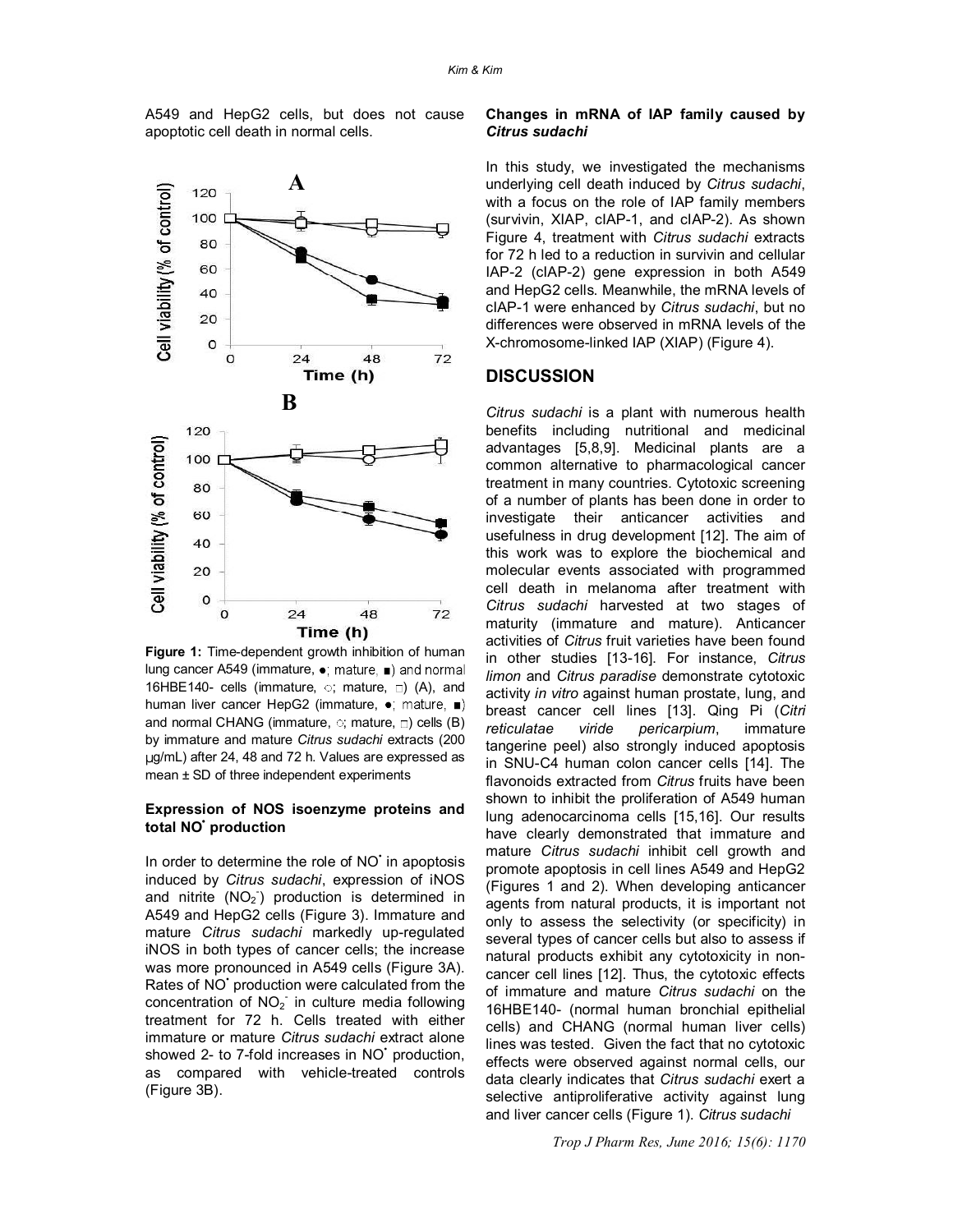*Kim & Kim*



**Figure 2:** Induction of apoptosis by immature and mature *Citrus sudachi* extracts (200 g/mL) after 72 h. Apoptotic cell population (sub-G1) by PI method in human lung cancer A549 and normal 16HBE140- cells (A), and human liver cancer HepG2 and normal CHANG cells (B). Confirmation of apoptosis mediated cell death in A549 and HepG2 cells through observation of DNA laddering using DNA fragmentation assay (C). Results (A and B) are shown as the mean  $\pm$  SD (n=3).  $\ast$ ,  $p$  < 0.05 compared with vehicle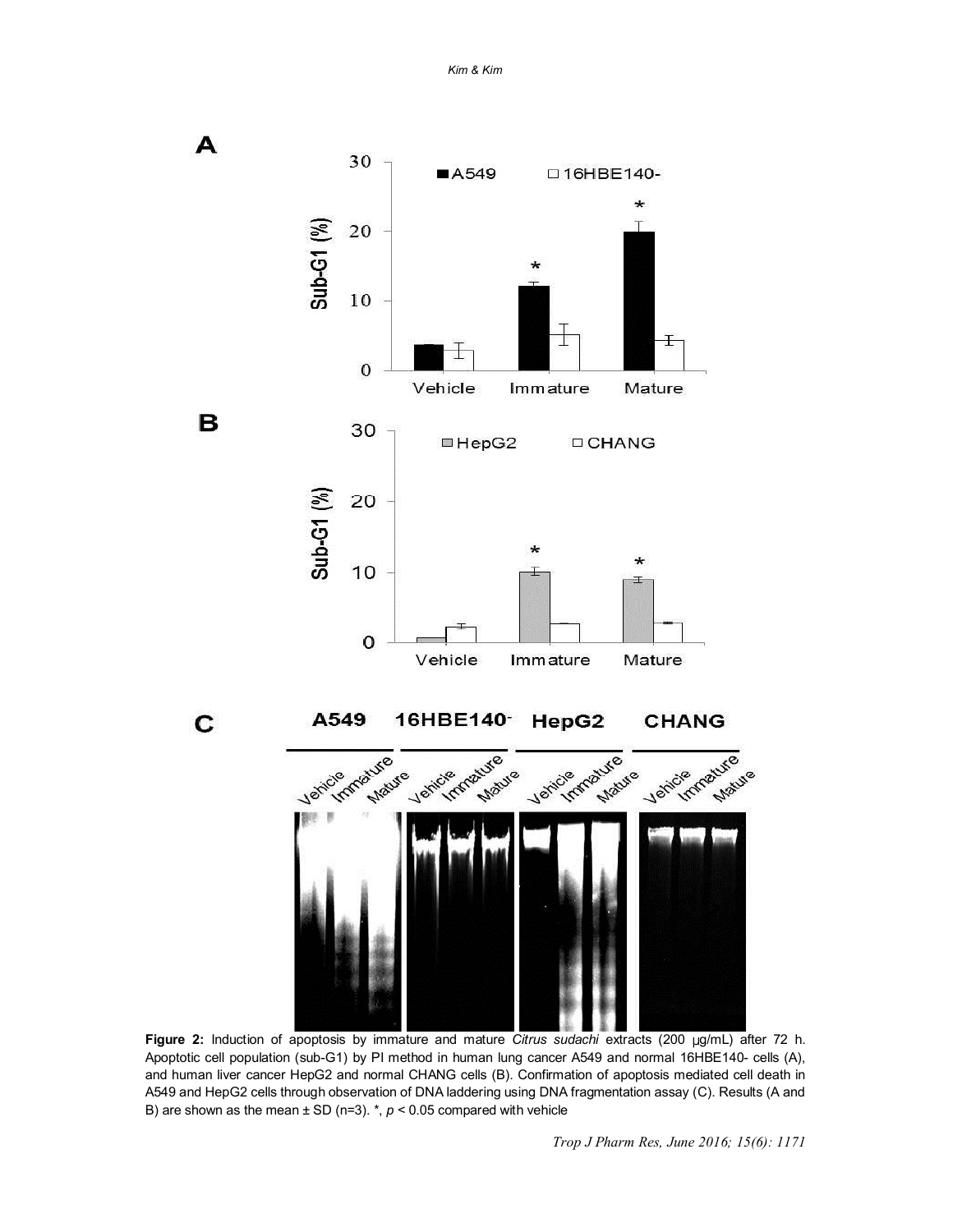*Kim & Kim*



Figure 3: Effect of immature and mature *Citrus sudachi* extracts (200 µg/mL, 72 h) on the expression of NOS isoforms (A) and NO<sup>+</sup> production (B) in A549 and HepG2 cells. Results are shown as the mean  $\pm$  SD (n=3).  $*$   $p$  < 0.05 compared with vehicle



**Figure 4:** Expression of survivin, XIAP, cIAP-1 and cIAP-2 mRNA in A549 and HepG2 cells after treatment with *Citrus sudachi* extracts (200 g/mL) for 72 h. Semi-quantitative RT-PCR was performed using primer specific to survivin, XIAP, cIAP-1 and cIAP-2 or  $\beta$ -actin control on 1 µg total RNA prepared from treated cells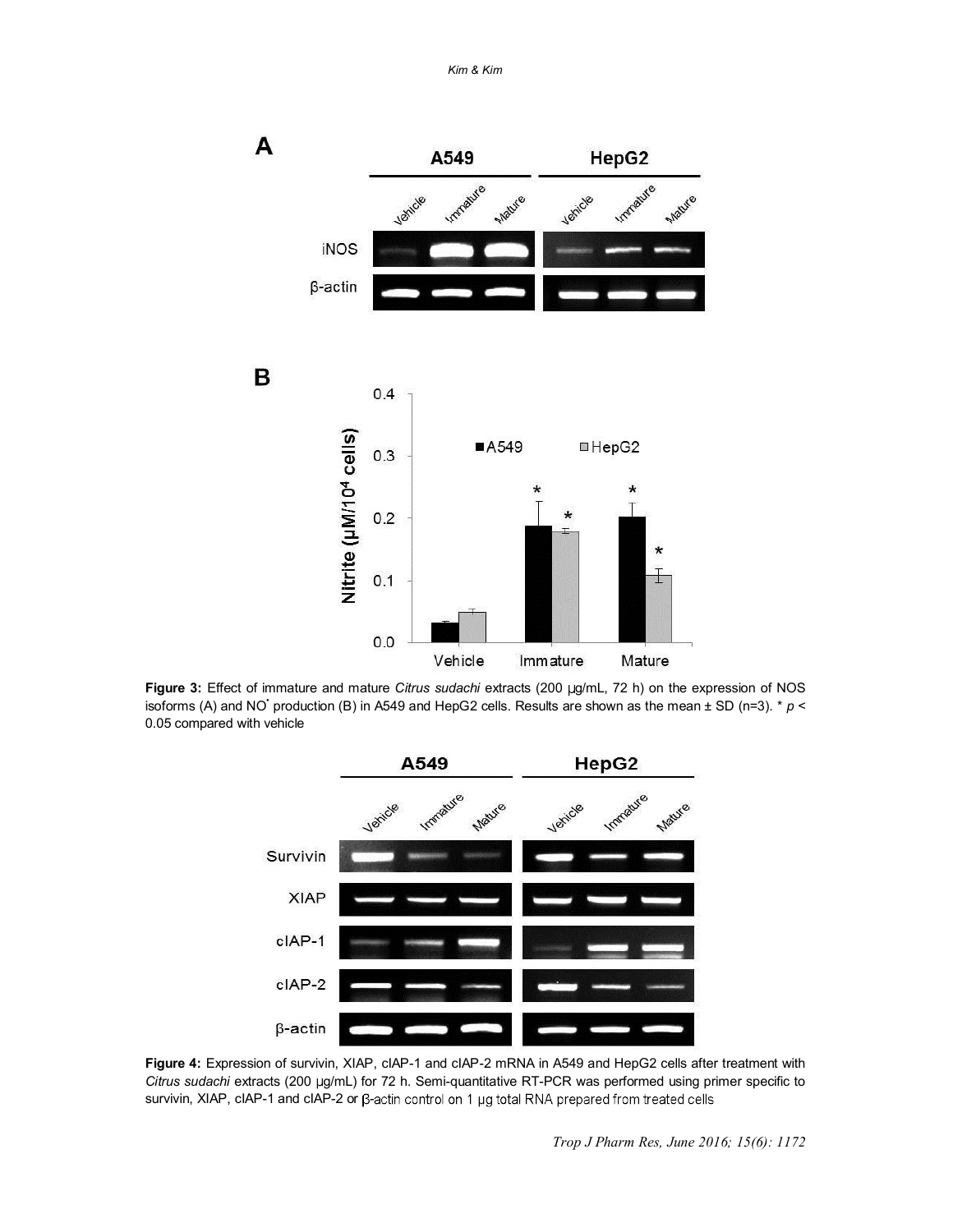was tested to evaluate whether this cytotoxic effect is associated with apoptosis. Induction of apoptosis in cancer cells has been used as an indicator of the ability of naturally-derived active components to treat cancer [17]. Fragmentation of DNA into 180-200 bp fractions is considered one of the hallmarks of apoptosis [18]. As shown in Figure 2, DNA fragmentation as well as flow cytometric analysis showed that apoptosis was a major contributor to cell death induced in A549 and HepG2.

Data presented here of increased NO• production with *Citrus sudachi* treatment and the activation of iNOS level, suggest that NO• regulation accounts for the mechanism of *Citrus*  sudachi's action in these cell lines. NO<sup>+</sup> released by the inducible NOS (iNOS) is generated for long periods, by cells of the immune system among others, and has been shown to be a principle factor in inflammatory processes and cancer formation [19]. The role of NO• in cancer is multi-dimensional and depends on timing, location and concentration. High levels of NO• are cytotoxic to cancer cells [19]. The contrast, at low levels, constitutive production of endogenous NO<sup>+</sup> can promote tumor growth by inducing antiapoptotic effects in many tumor types including melanoma [19-21]. Conflicting evidence exists regarding the ability of *Citrus* fruit varieties to modulate NO<sup>\*</sup> production. While some investigators found that *Citrus* enhances iNOS expression and NO<sup>+</sup> production, others observed suppression. For example, *Citrus* polyphenol limonene promoted NO• production in several studies, leading to an inhibition in proliferation of human melanoma A375 cells [22], leukemia HL-60 cells [23], and epidermoid carcinoma A431 cells [24]. On the other hand, Sudachitin, a polymethoxyflavone from *Citrus sudachi*, inhibited LPS-mediated NO• production and iNOS protein expression in RAW264.7 macrophages [9], and *Citrus* nobiletin reduced NO• levels and decreased iNOS expression in hepatocytes [25]. Our data indicate a direct relationship between increased NO• production and loss of cell viability (Figs. 1 and 3) following treatment with both immature and mature *Citrus sudachi* extracts. To the best of our knowledge, there are no other reports on the effect of NO• stimulated by *Citrus sudachi* extracts on the proliferation of cancer cells.

The inhibitor of apoptosis (IAP) family of proteins are important regulators of apoptotic signaling cascades as they block the activity of caspases [26]. Therefore, IAPs are potential targets of *Citrus sudachi*. In the present study, immature and mature *Citrus sudachi* exposure suppressed survivin as well as cIAP-2 mRNA expression in both A549 and HepG2 cells. Survivin is a structurally and functionally unique IAP in that it contains a single BIR but no RING domain, and plays dual roles in mitosis and apoptosis [27]. cIAP-2 regulates not only caspases and apoptosis, but also inflammatory signaling and immunity, mitogenic kinase signaling, and cellular proliferation, as well as cell invasion and metastasis [28]. Notably, *Citrus* fruits reduce the anti-apoptotic signals of IAP proteins, thus facilitating the process of apoptosis in human melanoma A375 [21] and leukemia U937 [29] cells. Our results show for the first time that *Citrus sudachi* induces apoptosis in lung and liver cancer cells and revealed the role of the IAPs survivin and cIAP-2 in the process.

### **CONCLUSION**

*Citrus sudachi* extracts induce apoptosis in A549 and HepG2 cells via NO<sup>+</sup> production and down regulation of IAPs, and that the effects depend on the growth stage of *Citrus sudachi*. This is the first report to reveal the possible mechanism of the antiproliferative effect of *Citrus sudachi* for the prevention of lung and liver cancer in cell culture model. However, further studies are needed to validate our finding in detailed *in vivo* studies.

### **ACKNOWLEDGEMENT**

This work was supported by the research grant from Chuongbong Academic Research Fund of Jeju National University in 2014.

### **DECLARATIONS**

### *Conflict of Interest*

No conflict of interest associated with this work.

### *Contribution of Authors*

The authors declare that this work was done by the authors named in this article and all liabilities pertaining to claims relating to the content of this article will be borne by them.

### **REFERENCES**

- *1. Ferlay J, Soerjomataram I, Dikshit R, Eser S, Mathers C, Rebelo M, Parkin DM, Forman D, Bray F. Cancer incidence and mortality worldwide: Sources, methods and major patterns in globocan 2012. Int J Cancer, 2015; 136: E359-386*
- *2. Nakagawa H, Duan H, Takaishi Y. Limonoids from citrus sudachi. Chem Pharm Bull (Tokyo), 2001; 49: 649-651*